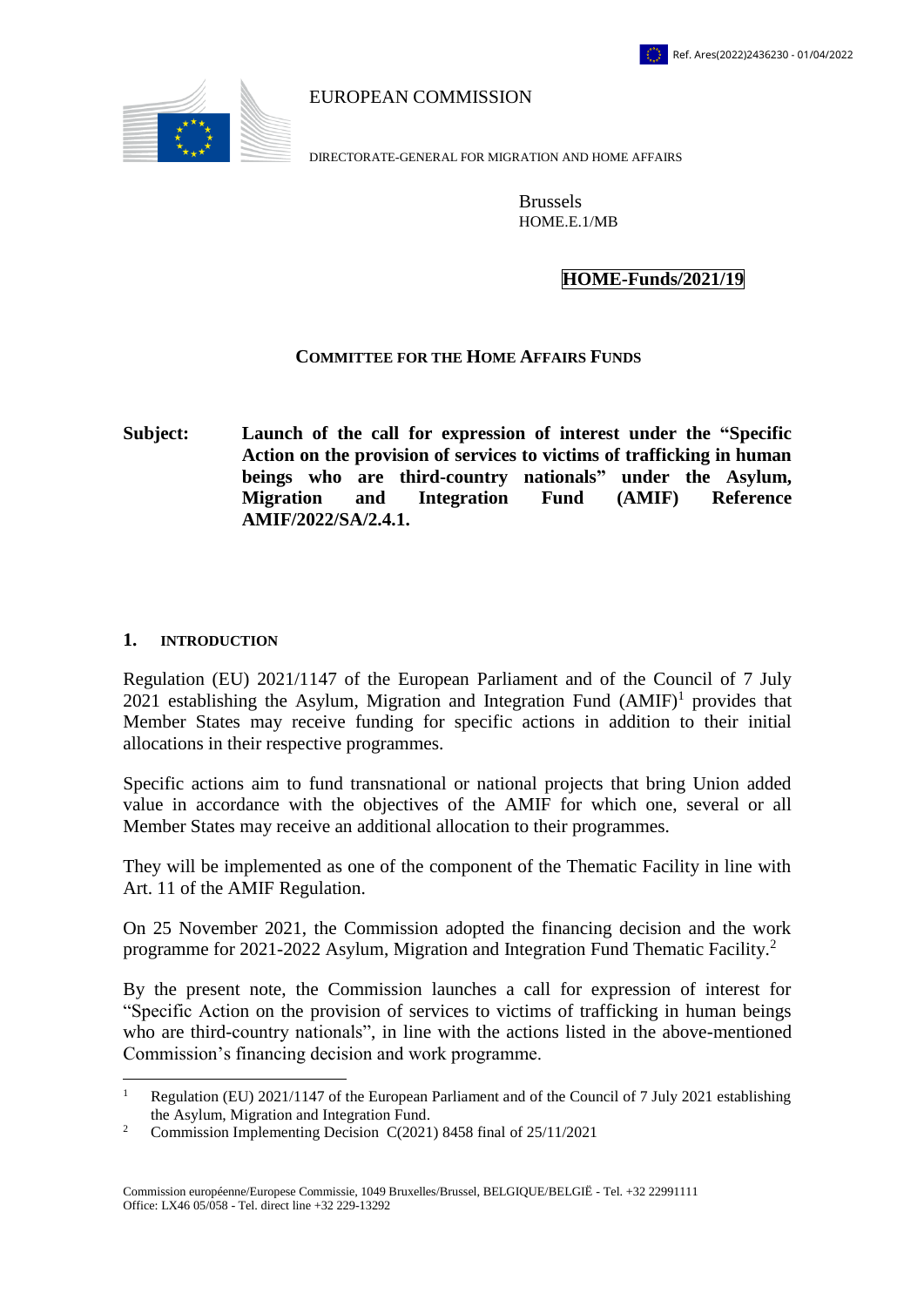### **2. GENERAL PRINCIPLES**

Specific actions will be implemented by one or more Member States participating in the AMIF via funding received in addition to the allocation under their AMIF programmes.

Funding for specific actions is added to the Member States' programme allocations at the time of the approval of the initial programme or by means of a programme amendment. That additional funding is earmarked for the specific action concerned and shall not be used for other actions in the Member State's programme, except in duly justified circumstances and as approved by the Commission through the amendment of the programme. This means that, as a rule, in case of under-spending or non-implementation of the specific action, Member States will not be able to use the corresponding amount to support any other action of their programme. In such cases, any unused amount would be reimbursed to the Union budget and/or decommitted, except under the circumstances referred to above.

Whereas the regular EU co-financing rate under the Member States' programmes will not exceed 75% of total eligible expenditure, projects implemented under specific actions may benefit from an increased co-financing rate of 90% of total eligible expenditure.

The specific action must be implemented by the Member States in accordance with the AMIF Regulation and the Common Provisions Regulation (EU)  $2021/1060$  (CPR)<sup>3</sup>.

As regard the value added tax ("VAT") eligibility regime, Article 64 (1)(c) of the CPR provides that VAT is not eligible, except:

- (i) "for operations the total cost of which is below EUR 5 000 000 (including VAT);
- (ii) for operations the total cost of which is at least EUR 5 000 000 (including VAT) where it is non-recoverable under national VAT legislation".

 $\overline{a}$ <sup>3</sup> Regulation (EU) 2021/1060 of the European Parliament and of the Council of 24 June 2021 laying down common provisions on the European Regional Development Fund, the European Social Fund Plus, the Cohesion Fund, the Just Transition Fund and the European Maritime, Fisheries and Aquaculture Fund and financial rules for those and for the Asylum, Migration and Integration Fund, the Internal Security Fund and the Instrument for Financial Support for Border Management and Visa **Policy**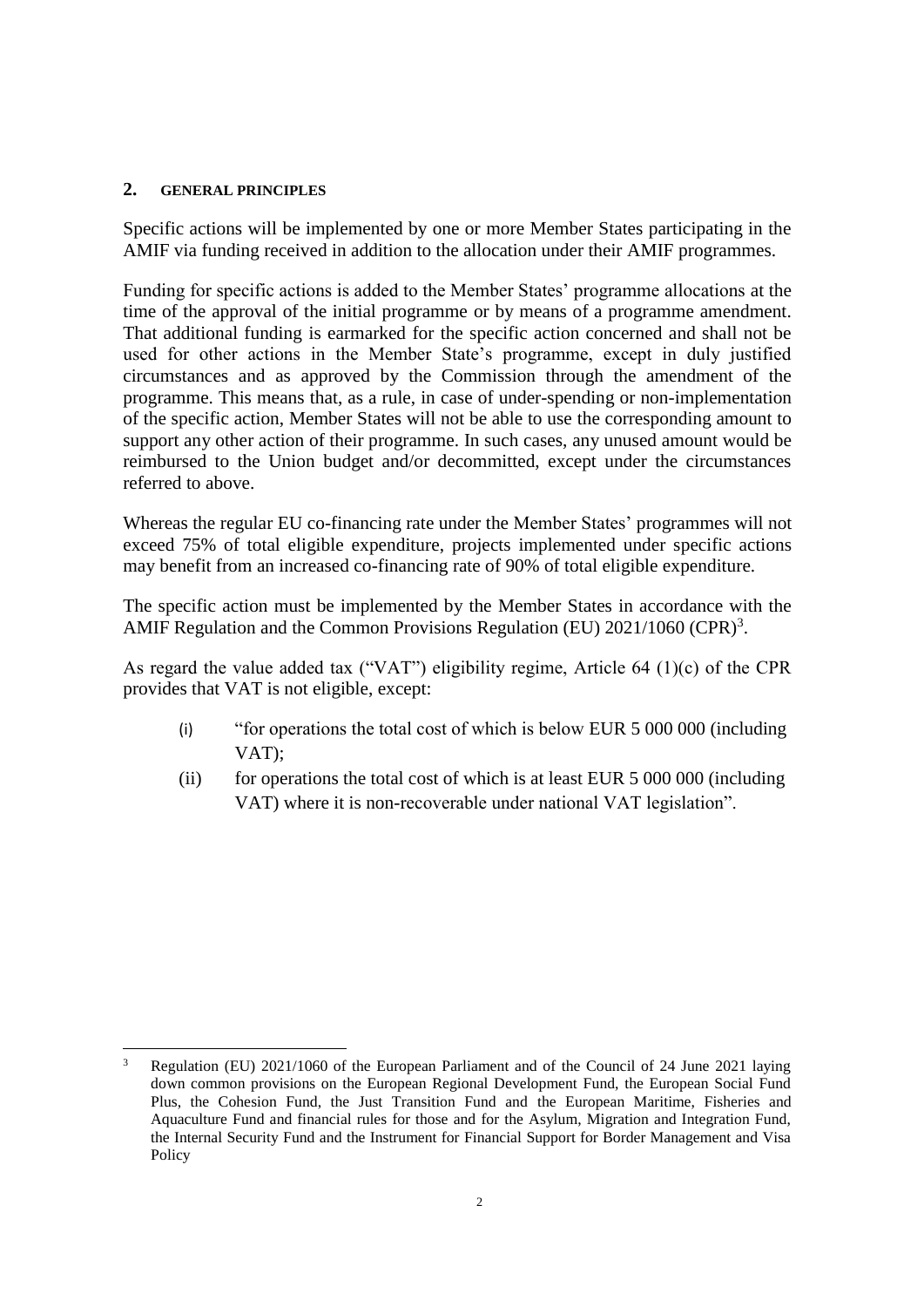### **3. CALL FOR EXPRESSION OF INTEREST**

### **3.1. Indicative Budget available**

The 2021-2022 AMIF Thematic Facility work programme indicates the overall budgetary allocation reserved for specific actions in the years 2021 and 2022.

The indicative amount envisaged for this call is EUR 2 million.

The requested amounts (i.e. EU contribution to a Member State's AMIF programme) for this Specific Action

- must not be lower than EUR 250 000 per application.
- should ideally range between EUR 250 000 and EUR 500 000 per application.

# **3.2. Background for the Specific Action**

The EU has in place a solid legal and policy framework to address trafficking in human beings, anchored in Directive 2011/36/EU on preventing and combating trafficking in human beings and protecting its victims ("EU Anti-trafficking Directive"). The EU Anti-Trafficking Directive establishes robust provisions on victim's protection, assistance and support, as well as on prevention and prosecution of the crime. It takes a zero-tolerance approach towards traffickers, adopts a strong human rights-based approach, and incorporates a gender-specific perspective, recognising that women and men are often trafficked for different purposes.

The EU Anti-trafficking Directive contains specific provisions for the assistance, support and protection of victims of trafficking in human beings. Under Article 11(5) of the Directive, Member States have an obligation to provide assistance and support measures on a consensual and informed basis, which include "*at least standards of living capable of ensuring victims' subsistence through measures such as the provision of appropriate and safe accommodation and material assistance, as well as necessary medical treatment including psychological assistance, counselling and information, and translation and interpretation services where appropriate*". Member States are further required to provide child victims with assistance, support and protection, with the child's best interests being a primary consideration (Article 13). Moreover, children should receive additional services under Article 14, including "access to education" and a guardian where parents are not available to ensure the child's best interests, as well as protection measures in criminal investigations and proceedings under Article 15. Article 16 provides specific provisions for the assistance, support and protection of unaccompanied child victims of trafficking in human beings to find durable solutions based on an individual assessment of the best interests of the child and appointment of a guardian, as well as a representative in criminal investigations and proceedings.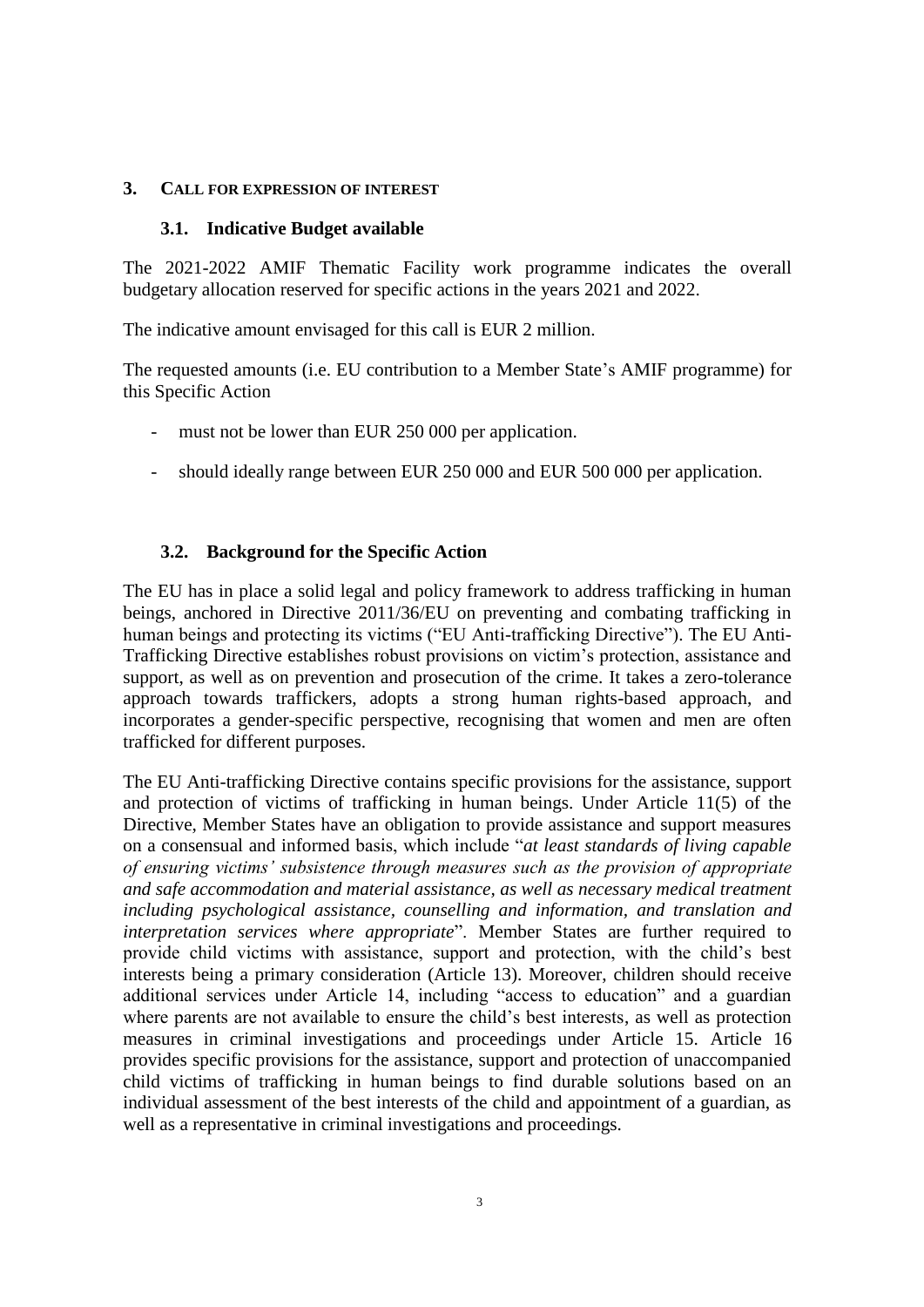Trafficking is a transnational crime, and half of the victims identified in the European Union are non-EU citizens, mainly from Africa, Western Balkans and Asia<sup>4</sup>. Victims are also trafficked in mixed migration flows to the EU via all routes. The current global and regional migration situation heightens the risks of trafficking, with traffickers abusing asylum procedures, including by legalising their own status and that of their victims. Children in migration, in particular unaccompanied migrant children, are especially vulnerable to traffickers<sup>5</sup>. The identification and detection of victims or potential victims of trafficking in mixed migration flows remains a challenge.

According to the latest available data, between 2017 and 2018, there were more than 14 000 registered victims within the European Union $6$ . The actual number is likely to be significantly higher as many victims remain undetected. The majority of the victims in the EU are women and girls trafficked for sexual exploitation. Almost every fourth victim of trafficking in the EU is a child.

Trafficking in human beings brings high profits to criminals and carries with it enormous human, social and economic costs. In the EU, these costs are estimated to be up to EUR 2.7 billion in a single year. The Commission's Study on the economic, social and human [costs of trafficking in human beings within the EU \(2020\)](https://ec.europa.eu/anti-trafficking/system/files/2020-10/study_on_the_economic_social_and_human_costs_of_trafficking_in_human_beings_within_the_eu.pdf) provides that victims of trafficking are legally entitled to specialised services<sup>7</sup>, which are organised at the level of the Member States. These include accommodation, medical and psychological assistance, legal assistance, education, training, job placement, reintegration assistance, return assistance. The study provided estimates on the costs of specialised services per victim, amounting to EUR 11 355 per victim and EUR 91 149 042 in total in the EU in 2016.

The Commission's [Study on Reviewing the Functioning of Member States' National and](https://ec.europa.eu/anti-trafficking/system/files/2020-10/study_on_reviewing_the_functioning_of_member_states_national_and_transnational_referral_mechanisms.pdf)  [Transnational Referral Mechanisms](https://ec.europa.eu/anti-trafficking/system/files/2020-10/study_on_reviewing_the_functioning_of_member_states_national_and_transnational_referral_mechanisms.pdf) (2020) highlighted that in the majority of Member States, victims of trafficking in human beings have access to dedicated services and accommodation, as well as assisted accommodation, supervised apartments, safe houses, hostels or hotels. Nevertheless, sustainable funding to civil society organisations running shelters, as well as specialised facilities for victims of trafficking based on their sex, age, and the specific consequences of the forms of exploitation that they have experienced, remain to a large extent unavailable. There are also discrepancies in the way specialised services, such as medical and psychological assistance, are provided to victims depending on the Member State where they are. The provision of support and services to vulnerable groups is also a challenge. Several Member States do not have specialised accommodations for child victims of trafficking, who are often placed in foster care or institutions. The study further showed that very little data is available on the provision of specific support for victims with special needs and victims from particularly vulnerable groups, which may mean that they are not sufficiently taken into account in support systems.

 $\overline{a}$ 

<sup>4</sup> Data collection on trafficking in human beings in the EU (2020)

<sup>5</sup> COM(2020) 776; SWD(2020) 226.

 $6$  European Commission, Study on Data Collection on Trafficking in Human beings in the EU (2020); Third report on the progress made in the fight against trafficking in human beings, COM(2020) 776 and its accompanying Staff Working Document, SWD(2020) 226.

<sup>7</sup> See Articles 11, 12, 13, 14, 15 and 16 of the Anti-trafficking Directive.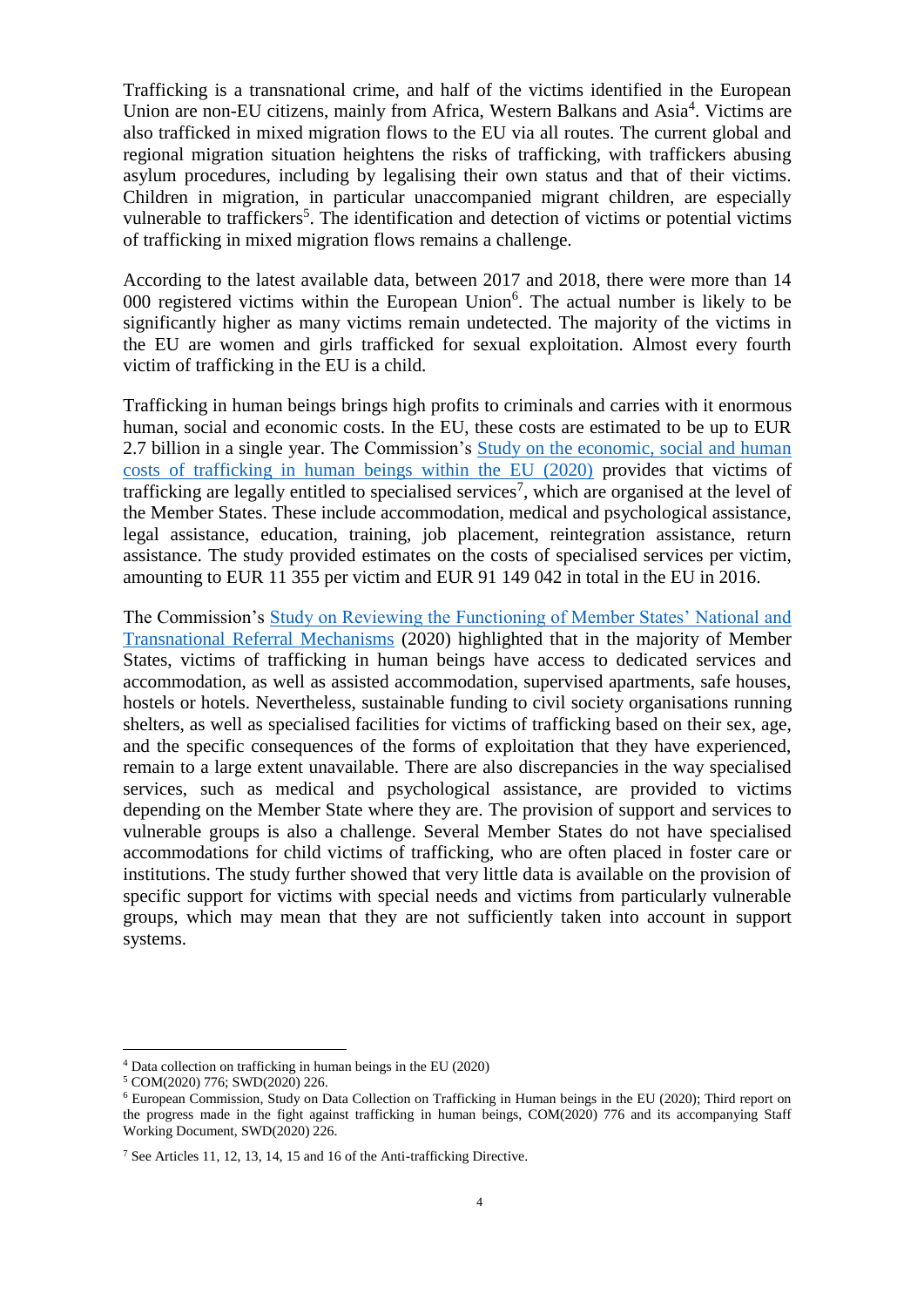**Protecting, supporting and empowering the victims, especially women and children**, is a priority under the [EU Strategy on combatting trafficking in human beings \(2021-](https://ec.europa.eu/home-affairs/system/files_en?file=2021-04/14042021_eu_strategy_on_combatting_trafficking_in_human_beings_2021-2025_com-2021-171-1_en.pdf) [2025\).](https://ec.europa.eu/home-affairs/system/files_en?file=2021-04/14042021_eu_strategy_on_combatting_trafficking_in_human_beings_2021-2025_com-2021-171-1_en.pdf)

This Specific Action relates in particular to the Strategy's key action for the Commission to enable targeted funding support to specialised shelters for victims of trafficking, including specialised facilities for trafficked women and children via Internal Security Fund. Victims of trafficking should have access to appropriate and safe accommodation that allows them to escape from traffickers and that is adapted to their specific needs and circumstances. Safe shelters are needed for children, women and men. Same-sex shelters that also provide trauma-focussed support can effectively help victims' recovery.

Proposals under this Specific Action should take into account and explain their relevance in relation to the priorities and key actions of the [EU Strategy on Combatting Trafficking](https://ec.europa.eu/home-affairs/system/files_en?file=2021-04/14042021_eu_strategy_on_combatting_trafficking_in_human_beings_2021-2025_com-2021-171-1_en.pdf)  [in Human Beings \(2021-2025\)](https://ec.europa.eu/home-affairs/system/files_en?file=2021-04/14042021_eu_strategy_on_combatting_trafficking_in_human_beings_2021-2025_com-2021-171-1_en.pdf), as well as the [Pact on Migration and Asylum,](https://ec.europa.eu/info/strategy/priorities-2019-2024/promoting-our-european-way-life/new-pact-migration-and-asylum_en) the [EU](https://ec.europa.eu/home-affairs/system/files/2020-11/action_plan_on_integration_and_inclusion_2021-2027.pdf)  [Action Plan on Integration and Inclusion 2021-2027](https://ec.europa.eu/home-affairs/system/files/2020-11/action_plan_on_integration_and_inclusion_2021-2027.pdf) and the renewed [Action Plan against](https://ec.europa.eu/home-affairs/renewed-eu-action-plan-against-migrant-smuggling-2021-2025-com-2021-591_en)  [Migrant Smuggling](https://ec.europa.eu/home-affairs/renewed-eu-action-plan-against-migrant-smuggling-2021-2025-com-2021-591_en) 2021-2025. Other documents relevant in that context should also be considered in the proposals, in particular reports published by the European Commission<sup>8</sup> and EU agencies<sup>9</sup>, such as:

- [Third \(2020\) report](https://eur-lex.europa.eu/legal-content/EN/TXT/?uri=CELEX%3A52020DC0661) on the progress made in the fight against trafficking in human beings and its accompanying [Staff Working Document;](https://eur-lex.europa.eu/legal-content/EN/TXT/?uri=CELEX%3A52020SC0226&qid=1638538766246)
- [Study on Data collection on trafficking in human beings](https://ec.europa.eu/anti-trafficking/third-report-progress-made-fight-against-trafficking-human-beings_en) (2020);
- [Study on Reviewing the Functioning of Member States' National and](https://ec.europa.eu/anti-trafficking/system/files/2020-10/study_on_reviewing_the_functioning_of_member_states_national_and_transnational_referral_mechanisms.pdf)  [Transnational Referral Mechanisms](https://ec.europa.eu/anti-trafficking/system/files/2020-10/study_on_reviewing_the_functioning_of_member_states_national_and_transnational_referral_mechanisms.pdf) (2020);
- Study on the economic, social and human costs of trafficking in human beings [within the EU \(2020\);](https://ec.europa.eu/anti-trafficking/system/files/2020-10/study_on_the_economic_social_and_human_costs_of_trafficking_in_human_beings_within_the_eu.pdf)
- Joint report of the JHA agencies' network on the identification and protection of [victims of human trafficking](https://www.eurojust.europa.eu/joint-report-jha-agencies-network-identification-and-protection-victims-human-trafficking) (2021);
- Europol, [European Union Serious and Organised Crime Threat Assessment](https://www.europol.europa.eu/activities-services/main-reports/european-union-serious-and-organised-crime-threat-assessment) (2021)
- Europol's European Migrant Smuggling Centre  $5<sup>th</sup>$  Annual Report (2021)

 $\overline{a}$ 

 Eurojust [Report on Trafficking in Human Beings: Best practice and issues in](https://www.eurojust.europa.eu/eurojust-report-trafficking-human-beings)  [judicial cooperation](https://www.eurojust.europa.eu/eurojust-report-trafficking-human-beings) (2021).

<sup>8</sup> Other relevant Commission's publications to take into account: Study on Comprehensive Policy Review of anti-trafficking projects [funded by the European Commission](https://ec.europa.eu/antitrafficking/sites/antitrafficking/files/study_on_comprehensive_policy_review.pdf) (2016); [Study on High risk groups for trafficking in human beings](https://ec.europa.eu/anti-trafficking/eu-policy/study-high-riskgroups-trafficking-human-beings_en;) (2015); [Study on gender](https://ec.europa.eu/anti-trafficking/eu-policy/study-gender-dimension-trafficking-human-beings_en;)  [dimension of trafficking in human beings](https://ec.europa.eu/anti-trafficking/eu-policy/study-gender-dimension-trafficking-human-beings_en;) (2016).

<sup>&</sup>lt;sup>9</sup> Other relevant EU agencies' publications include for instance EASO (2020) Annual Report on the Situation of Asylum in the [European Union 2019;](https://easo.europa.eu/sites/default/files/EASO-Asylum-Report-2020.pdf) EASO (2019) [Annual Report on the Situation of Asylum in the European Union 2018;](https://www.easo.europa.eu/easo-annual-report-2018) Fronte[x Risk Analysis](https://frontex.europa.eu/assets/Publications/Risk_Analysis/Risk_Analysis/Risk_Analysis_for_2018.pdf)  [2018;](https://frontex.europa.eu/assets/Publications/Risk_Analysis/Risk_Analysis/Risk_Analysis_for_2018.pdf) Europol 2018 [Report on Criminal networks involved in the trafficking and exploitation of underage victims in the EU;](https://www.europol.europa.eu/publications-documents/criminal-networks-involved-in-trafficking-and-exploitation-of-underage-victims-in-eu) Fundamental Rights Agency 2019 guide to enhance child protection focusing; EIGE 2018 Report on Gender-specific measures in [anti-trafficking actions.](https://eige.europa.eu/publications/gender-specific-measures-anti-trafficking-actions-report)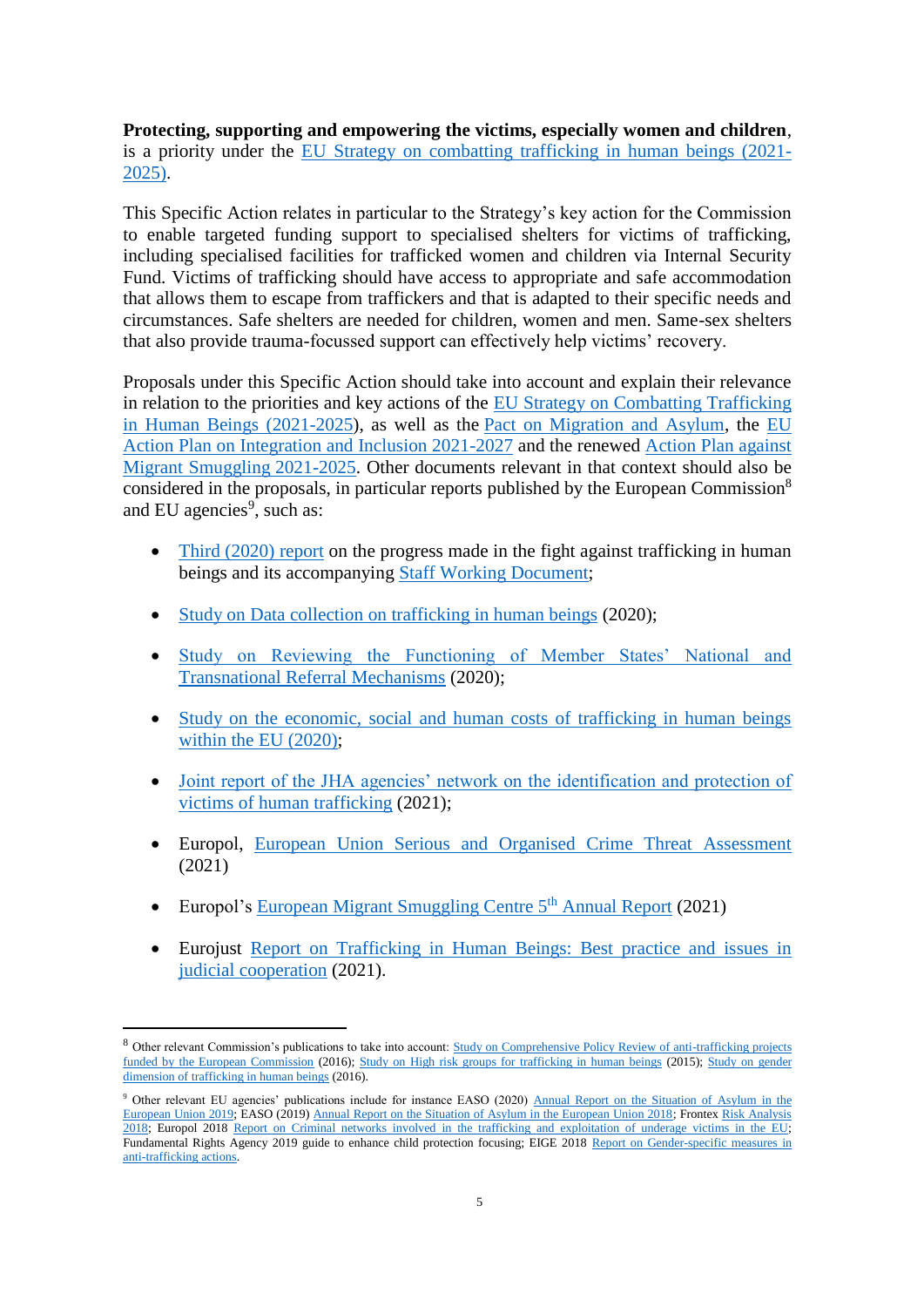# • EASO [Asylum Report 2021.](https://www.easo.europa.eu/sites/default/files/EASO-Asylum-Report-2021.pdf)

**Proposals under this Specific Action should target activities that support victims of trafficking in human beings who are third country nationals and that occur in particular in the context of asylum and international protection procedures.**

# **3.3. Scope and purpose of the Specific Action**

This call targets single EU Member States participating in the AMIF, and in particular, Member States with a high number of registered victims who are third country nationals, taking into account the findings of the Commission's 2020 Study on Data collection on trafficking in human beings in the EU for the years 2017-2018.

Its objective is to contribute to the effective implementation of the EU Strategy on combating trafficking in human beings (2021-2025), including key actions targeted to the Member States. This action should address the above-mentioned challenges. The Commission has encouraged Member States to finance specialised shelters for victims of trafficking in human beings, including specialised facilities for trafficked women and children, via the AMIF national programmes. This Specific Action aims at providing assistance and support services for victims of trafficking in human beings, including in the context of shelters and specialised facilities, taking into account their immediate and longer-term needs, as well as a gender and child-sensitive approach. The Action should enable victims to have access to appropriate and safe accommodation and services in order to help them in their short and long-term recovery from the trafficking, accompany them in their re-integration into society and avoid their re-trafficking.

Proposals under this call should focus on the provision of services to victims of trafficking in human beings who are third country nationals. These services can include physical and mental health services, counselling, translation and interpretation services where appropriate, material assistance (e.g. food, clothing and other in-kind support), legal assistance, cultural mediation, education, job counselling and training. Activities in the proposals can also include specific services for child victims of trafficking in human beings, such as individual assessments, access to education and appointment of a legal guardian for child victims if relevant. The proposals should promote a multi-agency and multi-disciplinary approach, as well as involve multilingual staff for the assistance and support to be efficient.

In addition, the proposals could make available special assistance measures for vulnerable groups, such as children, people with disabilities and LGBTIQ people. Member States should take into account, where relevant, the findings of the Commission's Third report on the progress made in the fight against trafficking in human beings and the Study on National and Transnational Referral Mechanisms, which identify examples and good practices, as well as the gaps in the area of assistance and support to victims.

In the proposals Member States should also ensure respect for the horizontal principles described in Article 9 of Regulation (EU) 2021/1060.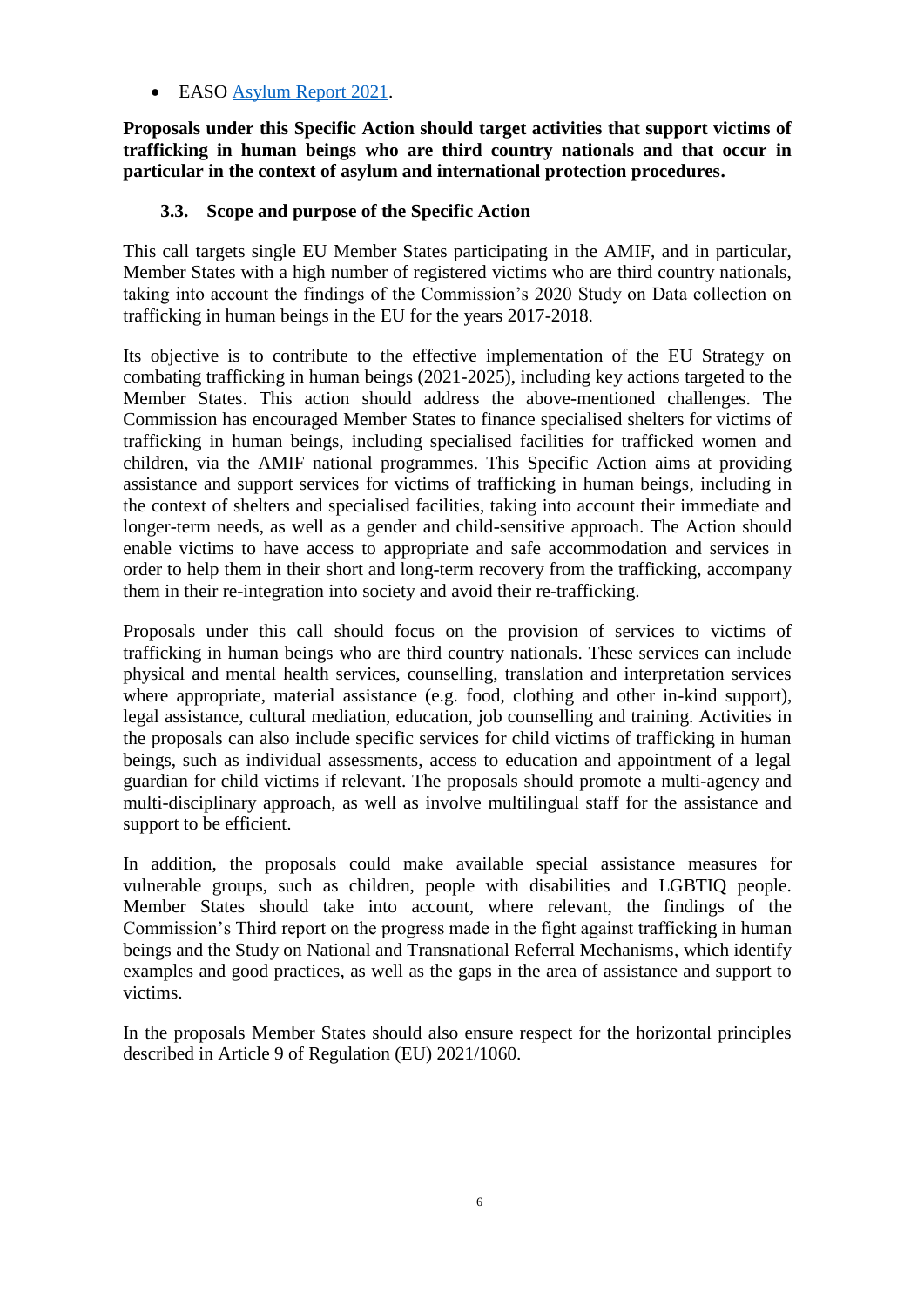## **Proposals should be implemented in cooperation with civil society organisations.**

The proposals should include one or more of the following activities related to the provision of support and specialised services to victims of trafficking in human beings:

- Gender-sensitive and child rights based training and workshops for staff working in accommodation or specialised facilities for victims of trafficking in human beings, asylum and reception centres, and more generally providing assistance and support to victims of trafficking in human beings, notably through the production of information material such as handbooks or manuals;
- Measures aimed at fostering a multi-agency and multi-disciplinary approach, including public authorities, asylum and immigration officers, border guards, staff working in reception/asylum centres, social workers, child protection services, legal guardians, psychologists, medical staff, linguistic and cultural mediators, etc.;
- Creation of hotlines and apps providing information on available local services for victims of trafficking in human beings;
- Provision of material, medical and psychological support to victims of trafficking in human beings, counselling, translation and interpretation services, cultural mediation, legal and administrative assistance in accessing their rights or in criminal proceedings;
- Provision of individual risk assessments, taking into account the specific needs of the victims and vulnerable groups, including people with disabilities, LGBTIQ people and migrant communities, with the aim to avoid re-trafficking or revictimisation;
- Access to education, vocational training, apprenticeship programmes, job placement services or skills enhancement, including in order to facilitate the reintegration of the victims into society after leaving the shelter or specialised facility;
- Provision of services adapted to the specific needs of child victims of trafficking in human beings, including children in migration and children who are unaccompanied or separated from their families, such as individual assessments, taking into account the best interests of the child, appointment of a legal guardian and/or representative, access to education;
- Cost of staff providing medical, psychological, social, material, linguistic, educational, legal, administrative (amongst other) assistance and support to victims.

Finally, the proposals should provide for a report outlining the results achieved and presenting recommendations how these results could be consolidated and continued in the Member State concerned ("sustainability"), as well as considered for replication in other Member States. The report should also draw lessons learnt on the cooperation between public authorities and civil society organisations.

The Specific Action proposed should not include activities related to the construction of shelters or specialised facilities for victims of trafficking in human beings. Where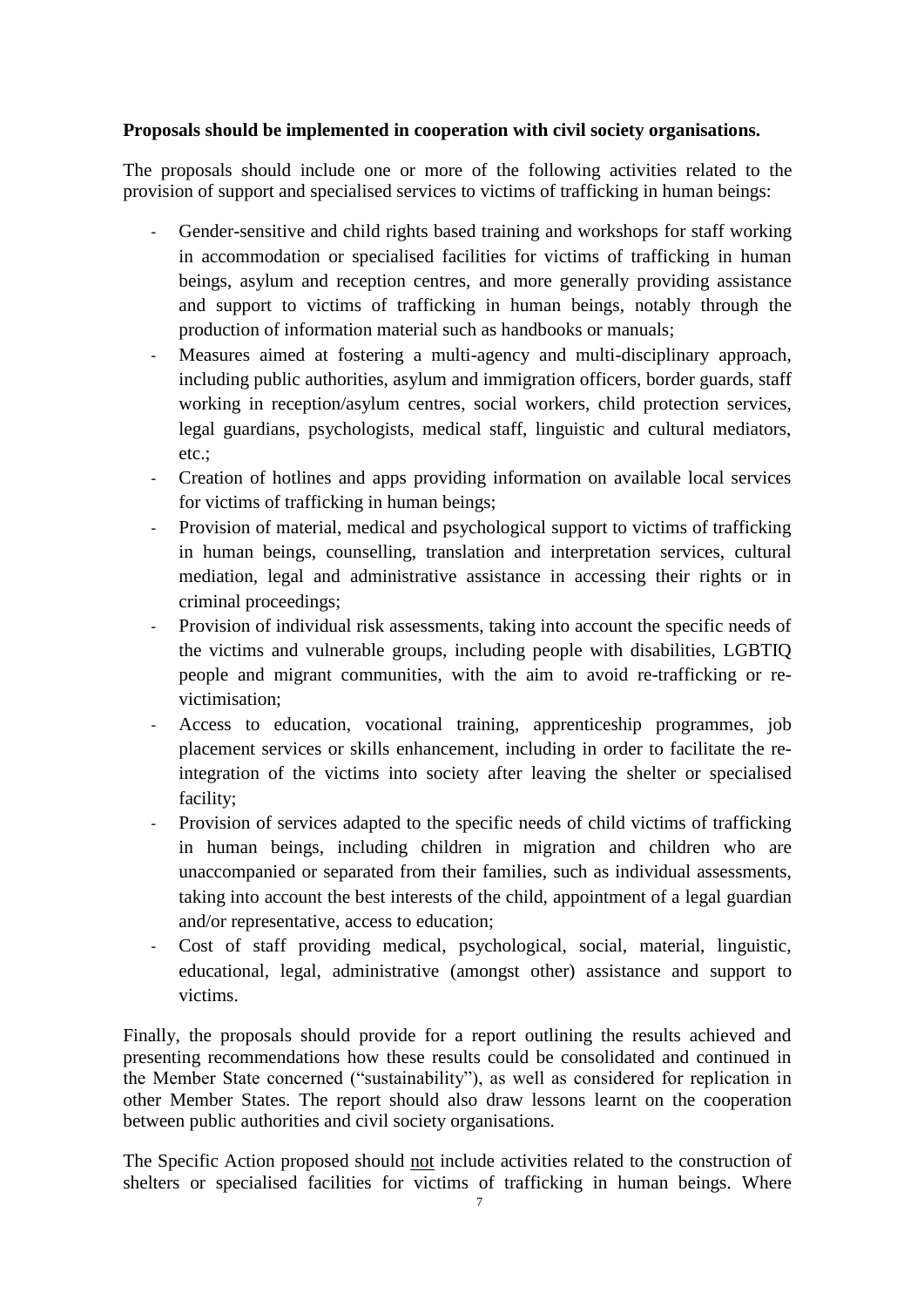relevant, the Specific Action can complement national programmes in terms of victims' assistance and support. The provision of services for the victims should be financed under this Action, notably in the context of the shelters and specialised facilities that Member States were encouraged to establish under their national programmes.

# **3.4. Expected results following the call**

The projects selected should have a concrete operational impact on the assistance and support of third country national victims of trafficking in human beings. The (nonexhaustive) expected results would be:

- Improved quality of, and better access to dedicated services to victims of trafficking in human beings, taking into account their specific needs and circumstances;
- Increased number of victims of trafficking in human beings who are in asylum and international protection procedures receiving appropriate and specialised assistance and support;
- Improved quality of specialised services for vulnerable groups, such as children, including unaccompanied ones;
- Creation of a safer and more adapted environment for victims of trafficking in human beings to recover from the trafficking and avoid re-trafficking, including within the context of shelters and specialised accommodation;
- Increased capacity of staff working in shelters, specialised facilities, asylum and reception centres, as well as other relevant stakeholders to provide specialised assistance and support to victims of trafficking in human beings.

In line with Recital 30 of Regulation (EU) 2021/1147, this Specific Action will contribute to the implementation of the provisions of the Anti-trafficking Directive (2011/36/EU) on assistance, support and protection of victims of trafficking in human beings. The Specific Action aims at improving in the long-term the quality of assistance, support and protection services received by third country national victims of trafficking in human beings as well as their integration within the European Union.

# **4. PROCEDURE FOR APPLICATION**

# **4.1. Admissibility and assessment aspects**

All EU Member States participating in the AMIF are eligible.

The specific action proposed should not start before 3 June 2022 and be completed by 31 December 2025.

To be considered admissible, a proposal

1. has to be submitted within the deadline (see below) to the AMIF specific actions functional mailbox [HOME-AMIF-SPECIFIC-ACTIONS@ec.europa.eu](mailto:HOME-AMIF-SPECIFIC-ACTIONS@ec.europa.eu) in the official AMIF/2022/SA/2.4.1. Application Form attached to this Note, together with its annexes, and be readable and complete (all fields necessary for assessment are filled in),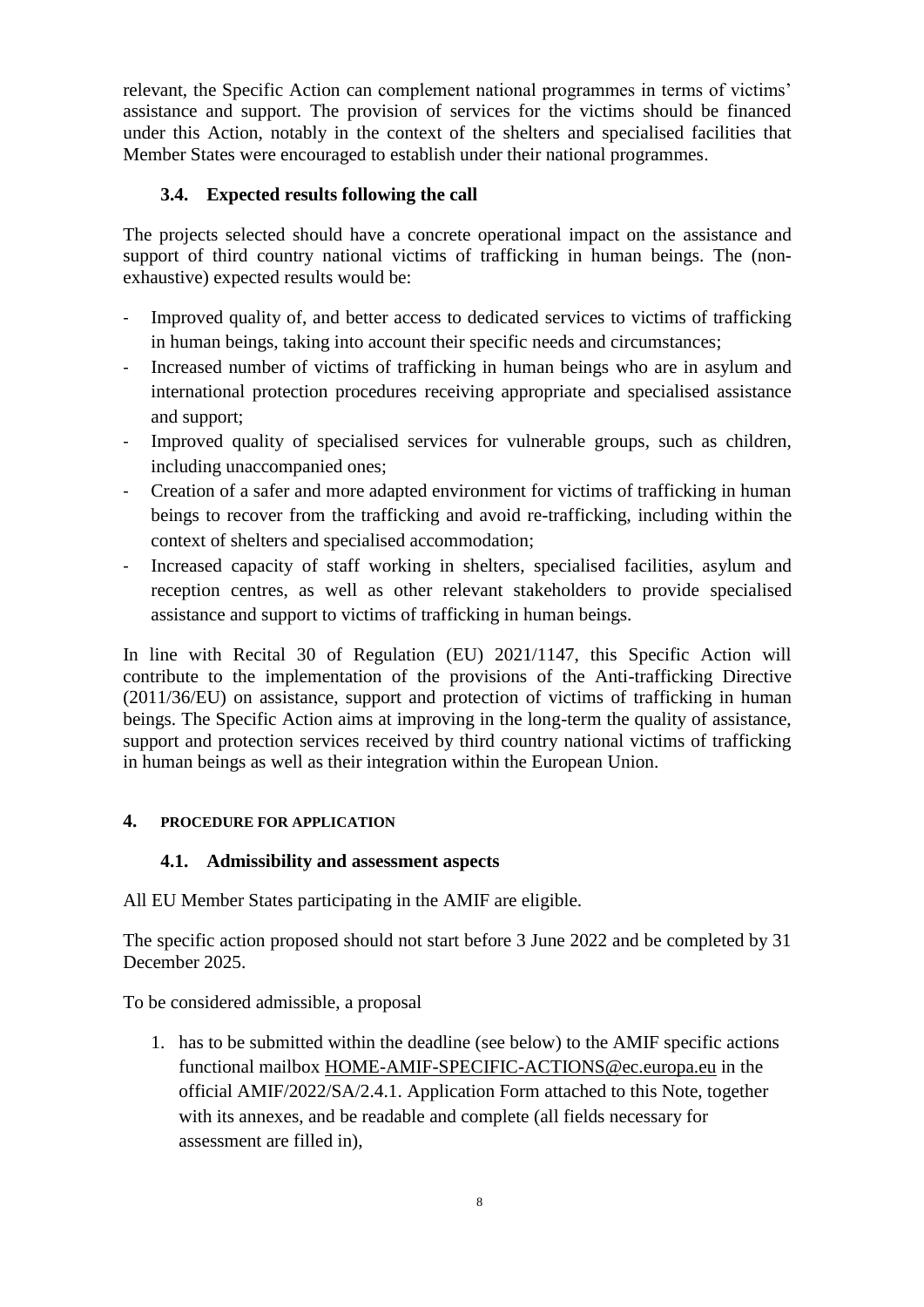- 2. has to be submitted by the Managing Authority on behalf of the entity in the Member State that will be responsible for the implementation of the specific action,
- 3. has to identify a project beneficiary (an entity) that will be responsible for the implementation of the action in the Member State (in the lead for the action)

Other entities can be involved in the implementation of the specific action as cobeneficiaries.

DG HOME will assess admissible proposals on the basis of the following award criteria:

# **A. Relevance [30 points]:**

- 1. Clarity and consistency of the objectives and scope of the proposal seen against the objectives and expected impact/outcomes as identified in this call for expression of interest
- 2. Targeted nature of the proposal: degree to which the proposal identifies and seeks to addresses shortcomings at national level in the provision of services to victims of trafficking in human beings who are third country nationals;

# **B. Quality [40 points]:**

- 1. Maturity of the proposal, the appropriateness of the design and planned implementation, taking into account the envisaged activities methodology, (including operational and financial management), the organisation of work and strategy for project management and monitoring, as well as the measures undertaken to mitigate the identified risks.
- 2. Purpose and scope of the proposed activities related to the provision of support and specialised services to victims of trafficking in human beings who are third country nationals: degree to which these activities support the application of Directive 2011/36, address vulnerable groups and ensure compliance with the EU acquis including the Charter of Fundamental Rights of the European Union.
- 3. Degree of involvement of civil society organisations and actors responsible for asylum and immigration procedures in the proposal.

# **C. Impact [30 points]:**

- 1. Impact or effect of the proposal in relation to the objective of the call for expression of interest for the EU (Union added value)
- 2. Expected impact of the proposal in the Member State concerned for the target population (i.e. the degree of change in terms of the quantity and quality of the provision of services to victims of trafficking in human beings who are third country nationals; incl. changes to the programme's output and results indicators listed in Annex VIII of the AMIF Regulation;
- 3. Expectations for the sustainability of the project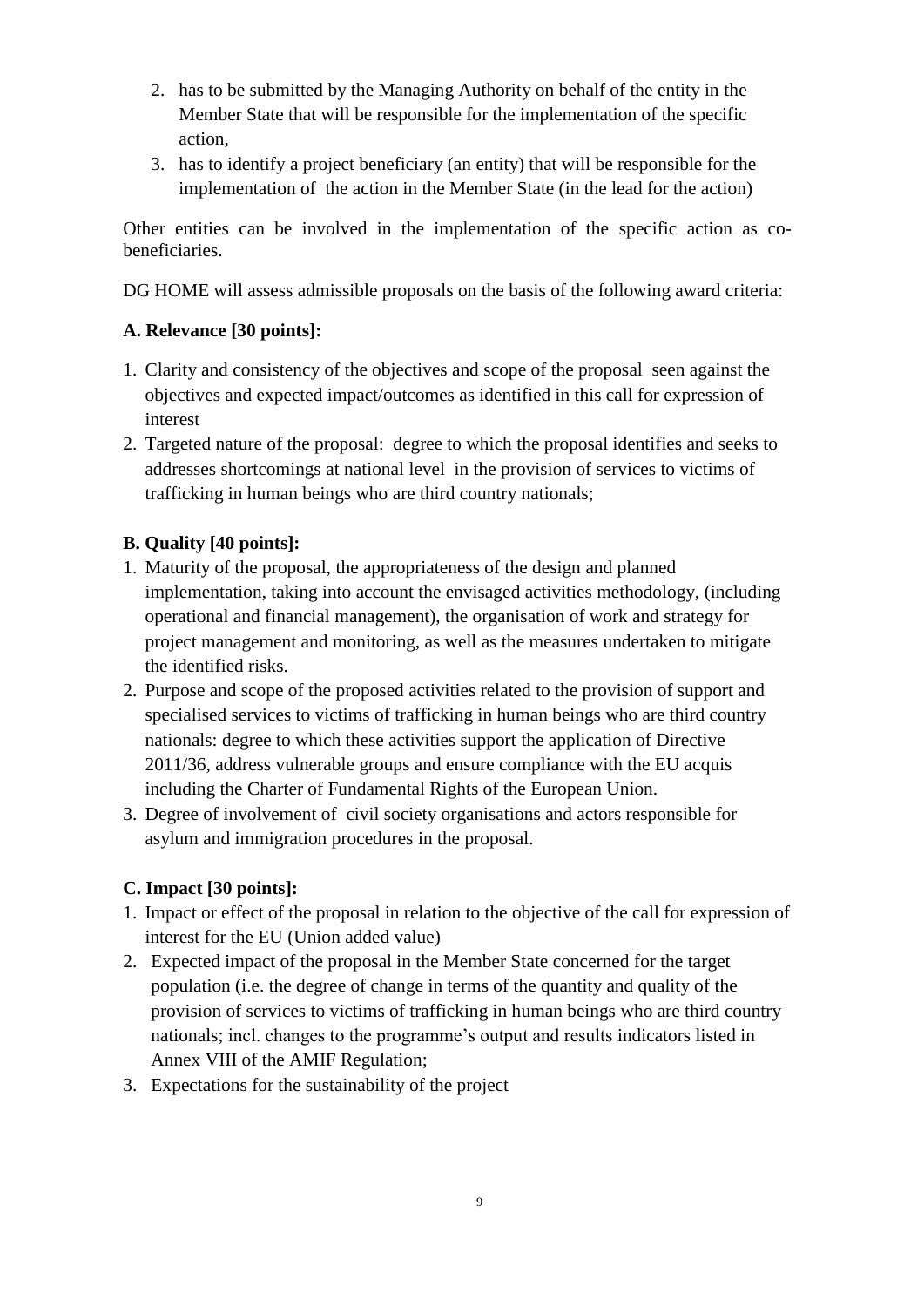# **4.2. Application procedure**

**Deadline for the application**: Member States are invited to submit their proposals by 3 June 2022 at the latest, using the application form in Annex.

The proposals should be submitted through SFC2021 as an 'other Member State document' attached to the most recently adopted AMIF programme of the Member State. Member States may submit additional documentation if necessary.

**Deadline for any clarification requests on this Note:** Member States can send requests by 13 May 2022 at the latest to [HOME-AFFAIRS-FUNDS-](mailto:HOME-AFFAIRS-FUNDS-COMMITTEE@ec.europa.eu)[COMMITTEE@ec.europa.eu.](mailto:HOME-AFFAIRS-FUNDS-COMMITTEE@ec.europa.eu)

The Specific Actions Steering Committees may consult the Directorate E Working Group Specific Actions on the draft reply of requests for clarification.

In order to ensure equal and fair treatment of the proposals and allow the Commission to allocate at the same date all the available funding, DG HOME will assess all proposals simultaneously. Therefore, proposals submitted after the deadline will not be admissible.

The Members of the Committee for the Home Affairs Funds will be informed at the latest 10 working days before the deadline for the submission of the proposals in case the deadline for the submission of proposals is extended.

DG HOME will inform Member States of the outcome of the assessment of the proposals towards September 2022.

# **5. AMENDMENT OF THE AMIF PROGRAMMES AND ELIGIBILITY OF EXPENDITURE**

After having been informed of the outcome of the call for expression of interest, each successful Member State shall submit to the Commission a request to amend its AMIF programme via SFC. The amended programme should include a short description of the specific action, adjust the output and result indicators and include the costs and codes linked to this specific action (respectively in the description and under tables 1, 2 and 3 of the relevant specific objective, and table 6 of the programme).

If the Specific Action is included in the programme after its initial approval by the Commission: The Monitoring committee should approve any proposal by the managing authority for the amendment of the programme (Article 40(2)(d) of Regulation (EU) 2021/1060.

When amending an AMIF programme of a Member States, two situations may arise regarding the eligibility of expenditure<sup>10</sup>:

1. For Member States that have included all the types of interventions listed in Annex VI table 1 of the AMIF Regulation that are relevant for the Specific Action

 $\overline{a}$ <sup>10</sup> Art. 63(7) of Regulation (EU) 2021/1060.